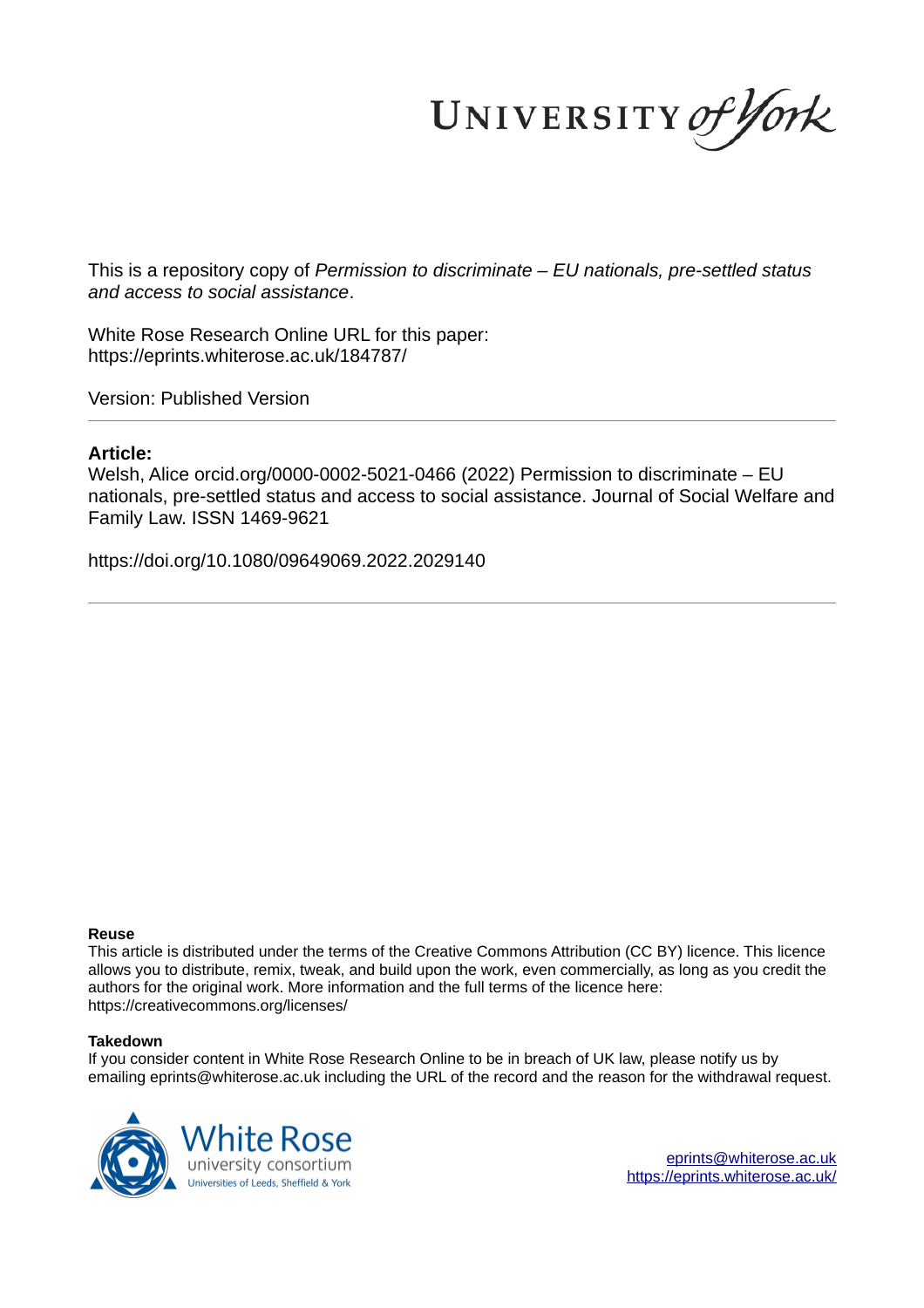



**Journal of Social Welfare and Family Law**

**ISSN: (Print) (Online) Journal homepage: https://www.tandfonline.com/loi/rjsf20**

# **Permission to discriminate – EU nationals, presettled status and access to social assistance**

**Alice Welsh**

**To cite this article:** Alice Welsh (2022): Permission to discriminate – EU nationals, presettled status and access to social assistance, Journal of Social Welfare and Family Law, DOI: 10.1080/09649069.2022.2029140

**To link to this article:** https://doi.org/10.1080/09649069.2022.2029140

© 2022 The Author(s). Published by Informa UK Limited, trading as Taylor & Francis Group.



ര

Published online: 10 Feb 2022.

Submit your article to this journal  $\mathbb{Z}$ 

**III** Article views: 362



 $\overline{Q}$  View related articles  $\overline{C}$ 

View Crossmark data $\mathbb{Z}$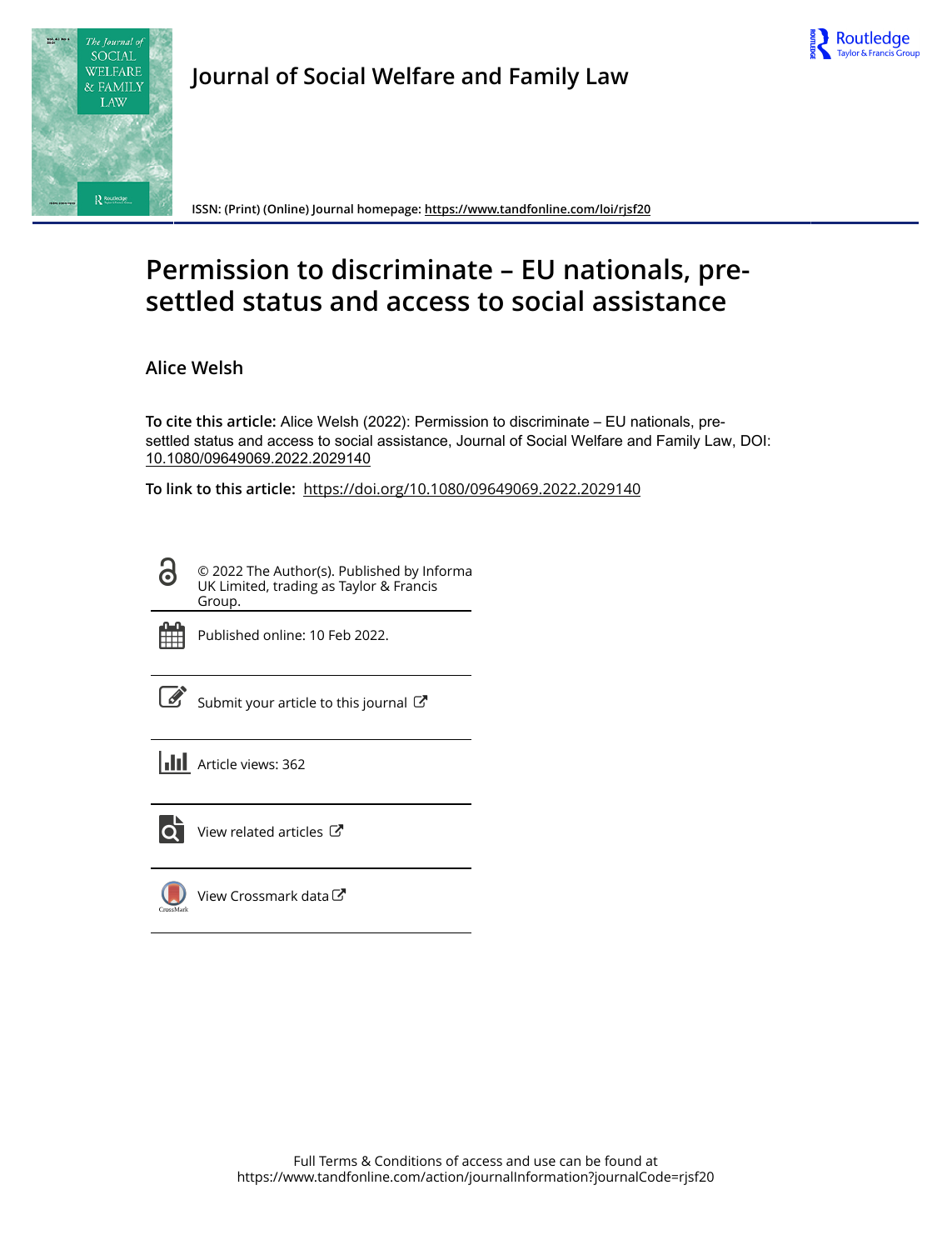**a** OPEN ACCESS **a** Check for updates

Routledae Taylor & Francis Group

# **Permission to discriminate – EU nationals, pre-settled status and access to social assistance**

#### Alice Welsh

The Baroness Hale Legal Clinic, University of York, York, UK

KEYWORDS EU Settlement Scheme; pre-settled status; equal treatment; habitual residence test; right to reside

EU nationals living in the UK have faced significant upheaval as a result of Brexit. To continue living in the UK, they must have made an application under the EU Settlement Scheme (EUSS) – created in the wake of the Withdrawal Agreement to register EEA nationals and their families. The EUSS creates two new domestic immigration statuses for those who can demonstrate they were resident in the UK before the end of the transition period (31 December 2020). 'Settled status' – where there is evidence of over five years residence, and "pre-settled status – where there is only evidence of less than five years. In Fratila v Secretary of State for Work and Pensions [2021] UKSC 53, the Supreme Court was asked whether those with pre-settled status should be entitled to equal treatment under EU law in relation to accessing social assistance. With the help of an unduly restrictive decision at the Court of Justice of the European Union (CJEU) (Case C-709/20 CG v The Department for Communities in Northern Ireland EU:C:2021:602), in a short judgment, the Court decided the answer was no: – the UK could withhold social assistance from those who cannot demonstrate an additional qualifying right to reside under EU law.

Fratila concerned two EEA nationals with pre-settled status who had applied for, and been refused, Universal Credit on the grounds that they did not have a qualifying right to reside. While pre-settled status would have sufficed when it was introduced, the UK government subsequently made new regulations in 2019 (the Social Security (Incomerelated Benefits) (Updating and Amendment) (EU Exit) Regulations 2019) to specifically exclude pre-settled status from being a qualifying right to reside. In practice, this required anyone with pre-settled status to establish an *additional* qualifying right of residence under Directive 2004/38 – as reflected in the Immigration (European Economic Area) Regulations 2016/1052 – which is typically established through relying on work activity in the UK. These regulations were challenged on the basis that they discriminated on the basis of nationality and were contrary to the CJEU's ruling in C-456/02 Trojani EU: C:2004:488 that an EU citizen with an established right of residence should receive equal treatment rights under Article 18 TFEU. The Court of Appeal agreed with this and quashed the regulations, finding them to be directly discriminatory (Fratila  $v$  SSWP [2020] EWCA Civ 1741). The Secretary of State was granted permission to appeal to the UK Supreme Court. Meanwhile, a first-tier social security tribunal in Northern Ireland

© 2022 The Author(s). Published by Informa UK Limited, trading as Taylor & Francis Group.

This is an Open Access article distributed under the terms of the Creative Commons Attribution License (http://creativecommons.org/ licenses/by/4.0/), which permits unrestricted use, distribution, and reproduction in any medium, provided the original work is properly cited.

**CONTACT** Alice Welsh **Alice.welsh@york.ac.uk**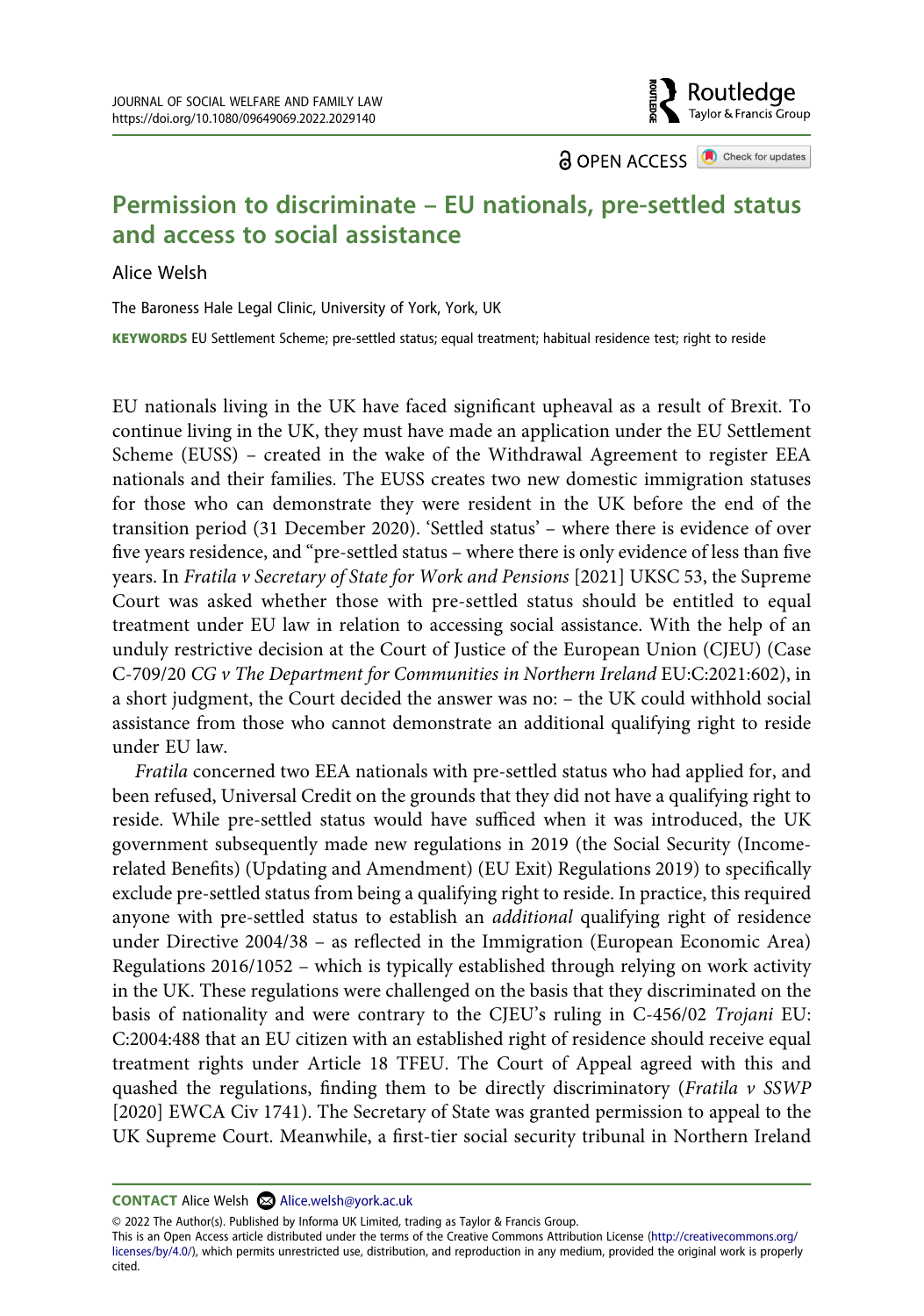made a preliminary reference to the Court of Justice of the European Union (CJEU) asking the same questions that were being considered in Fratila, albeit about the essentially identical NI regulations. The Supreme Court appeal hearing was adjourned until the binding CJEU's judgement was handed down in July 2021.

The Supreme Court's judgment is very short, barely making six pages. Lord Lloyd-Jones (with all 4 other judges in agreement) finds that the CJEU's ruling in CG decisively answers the issues in question and overturns the decision of the Court of Appeal to quash the regulations. This comment therefore focuses on two remaining issues: (1) the impact on the rights of those with pre-settled status in the UK and (2) future arguments relying on the EU Charter or Withdrawal Agreement.

First, the judgment recounts the findings in CG where the CJEU determined that Article 24 Directive 2004/38 is the specific expression of Article 18 TFEU (protection from discrimination) for instances where EU citizens move to another Member State (para 10). EU citizens may only claim equal treatment rights in respect of access to social assistance if they meet the conditions of the Directive (Case C-333/13 Dano EU: C:2014:2358). These conditions include having a qualifying right of residence, as is required by the UK's 2019 regulations. The CJEU had not considered any arguments stemming from the judgment in Trojani covering equal treatment rights for EU citizens with a right of residence provided under domestic law. Instead, a sweeping adoption of the limitations of Dano are applied, muddling the circumstances of the claimants as analogous to those in Dano, where they possessed only a declaratory residence status, and ignoring pre-settled status as a constitutive right of residence in domestic law which is only provided to applicants who meet specific conditions (see O'Brien [2021\)](#page-5-0). Adopting this approach, the Supreme Court states that the first issue – whether those with presettled status could rely on the equal treatment rights in Article 18 TFEU – is answered 'definitively' as no (para 11). As a result, the second issue, concerning whether the 2019 regulations were discriminatory, was found not to arise.

<span id="page-3-0"></span>Once Article 18 TFEU falls away, the only protection for those with pre-settled status, according to the CJEU, is found in the EU Charter of Fundamental Rights. In CG, the EU Court identified an obligation on the UK to ensure that EU citizens can live in dignified conditions (Article 1), with respect for private and family life (Article 7) and taking into account the best interests of the child (Article 24). However, it is yet to be seen how the UK Courts will interpret this obligation. In Fratila, Lord Lloyd-Jones very swiftly dispenses with any arguments raised by the claimant in relation to rights under the Charter as it had not been raised in previous proceedings (paras 13–14). It is therefore still unclear what a protection from a violation of Charter rights will mean in practice for those with pre-settled status. It is possible that, rather than access to Universal Credit, the UK government may argue that their fundamental rights obligations are discharged through the availability of other discretionary support, such as under s.17 of the Children Act 1989. Although this support can fall far short of what is required for minimum subsistence (see Price and Spencer 2015) it has previously been deemed as sufficient to cover this risk for Zambranocarers in HC [2017] UKSC 73.

Pre-settled status therefore provides the right to stay in the UK, but not necessarily the right to access social assistance, unless an additional right to reside can be demonstrated. But there are significant gaps in what is deemed to meet the right to reside test. Previous research into the practice of this test in the UK has shown that it can often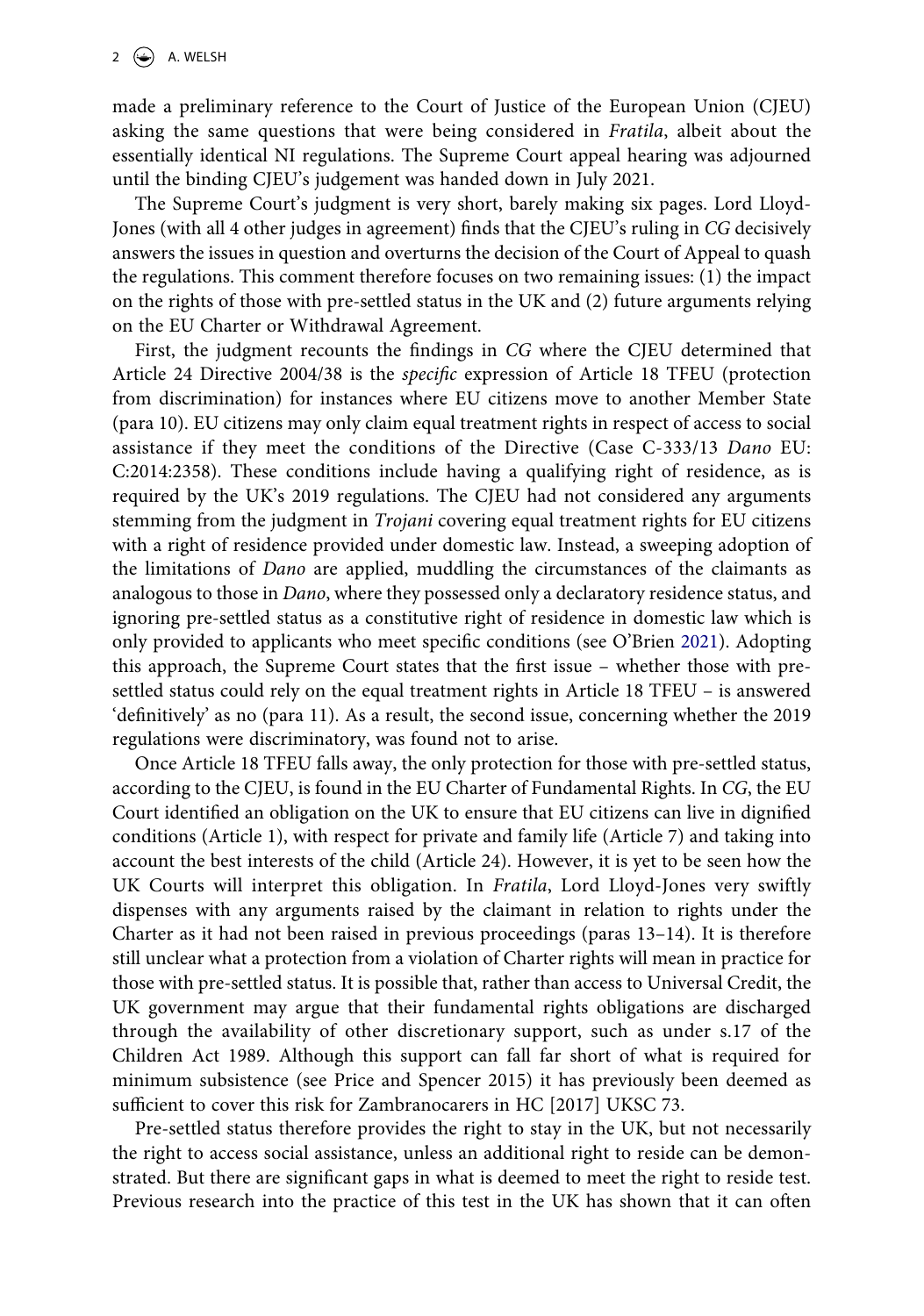<span id="page-4-0"></span>lead to the exclusion of workers (especially when in part-time, temporary or casual work), long-term residents and those in vulnerable circumstances such as those fleeing domestic abuse, exploitation or trafficking (see O'Brien [2017](#page-5-1)). It can also have a discriminatory impact on disabled EU nationals and women whose work history is more likely to be disrupted by informal care. It was argued by the Secretary of State that requiring those with pre-settled status to establish a right of residence under the EEA Regulations 2016 merely maintained the pre-existing status quo. But this interpretation fails to appreciate the heightened risk associated with Brexit. Before, EU citizens who could not access welfare benefits could, at least technically, return to their Member State of nationality to receive social assistance and then travel back to the UK in the future if desired within the free movement rules. However, the end of free movement means that this is now not necessarily the case. No access to social assistance could force those with pre-settled status to leave and, if absent for long enough, be pushed into the UK's new immigration system and potentially lose their ability to return to the UK. The consequences of not having a qualifying right of residence are potentially much more severe for those with pre-settled status than EU citizens living in another EU Member State.

The ruling in Fratila, while disappointing, was not a surprise after the CJEU's bizarre judgment in CG gave permission for the UK to discriminate against the 2.5 million EEA nationals and their family members with pre-settled status. The effects of the scraps offered by the CJEU in the protection of rights under the EU Charter remain uncertain, both in the extent of support that may be deemed to meet the UK's obligation and how it would operate in practice. Future challenges will likely focus on the rights contained in the Withdrawal Agreement. These will have to identify whether those with pre-settled status fall into the personal scope of the Withdrawal Agreement and its equal treatment rights. The contention here concerns the disparity between the conditions to be granted a right to remain in the UK under Article 13 of the Withdrawal Agreement, which permitted the UK to apply the same right to reside criteria as part of the EUSS, and the less arduous 'actual residence' approach taken to granting pre-settled status. Should pre-settled status not be treated as equivalent to the right to reside in Article 13 of the Withdrawal Agreement, what would? And would the UK have failed to meet its obligations by not offering a separate status which matches that in Article 13? On the other hand, should presettled status be deemed equivalent to the rights in the Withdrawal Agreement, the courts can then return to the question of whether the 2019 regulations are discriminatory. As it stands however, until – and if – those 2.5 million holders of pre-settled status can upgrade to settled status, access to welfare benefits and housing support will remain largely contingent on demonstrating sufficient economic activity to meet the right to reside criteria.

#### **Disclosure statement**

No potential conflict of interest was reported by the author(s).